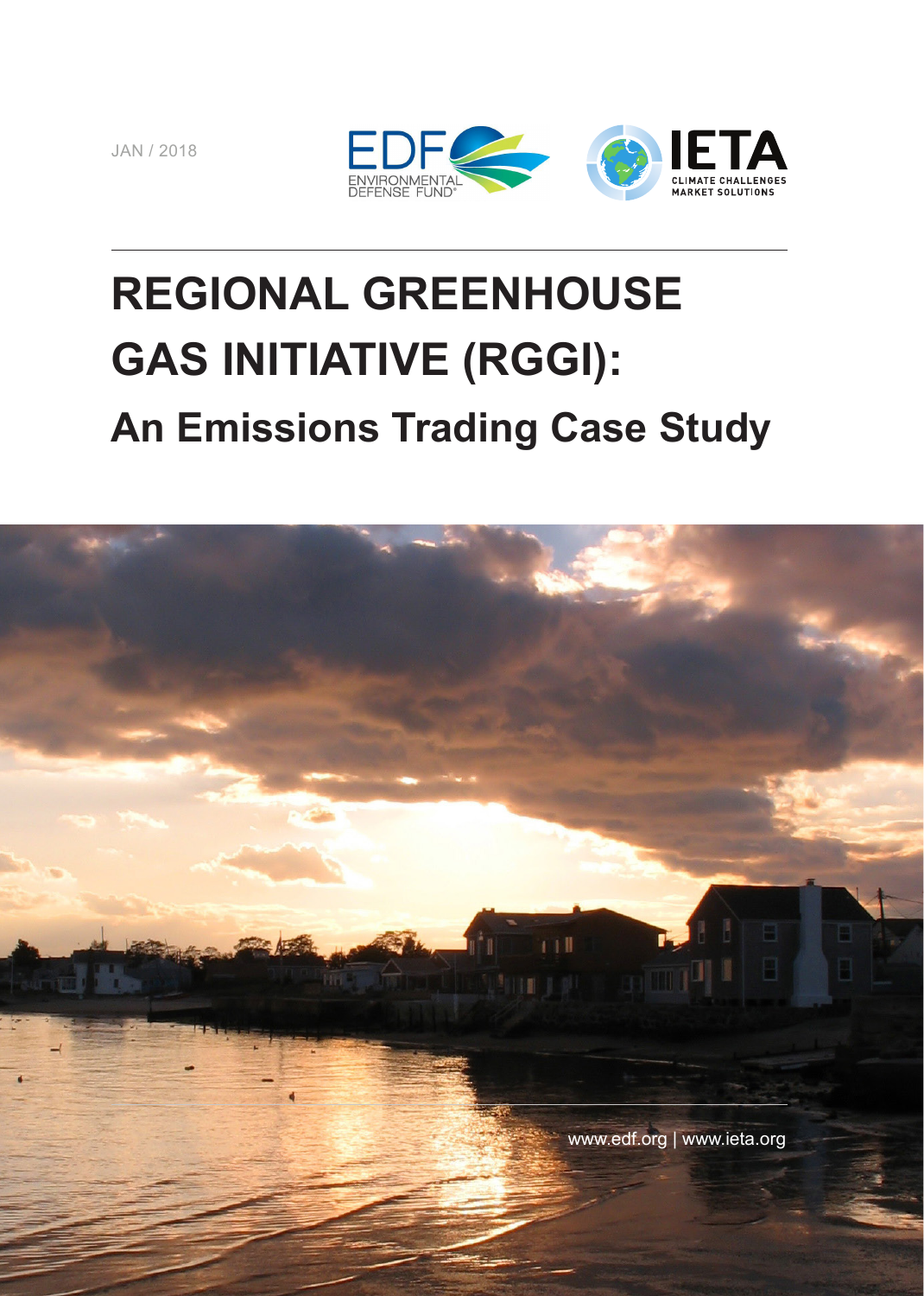# **Background**

The Regional Greenhouse Gas Initiative (RGGI) is a cooperative effort among nine Northeastern and Mid-Atlantic states to reduce carbon dioxide (CO $_{2}$ ) emissions from the electric power sector. RGGI was the first mandatory trading program that caps CO $_{\textrm{\tiny{2}}}$  emissions in the US through state-coordinated cap-andtrade programs.1 Originally designed as a pilot program to show what was possible ahead of the expected implementation of a federal cap-andtrade program, RGGI took on a more permanent focus after the failure of federal cap and trade legislation in 2010.

RGGI completed its first program review with the release of an updated Model Rule<sup>2</sup> on 7 February 2013 along with a Summary of Recommendations to accompany the updated Model Rule.3 Each of the nine RGGI states adopted the Model Rule amendments; seven through regulatory updates and two (Maine and New Hampshire) with legislation.4 The updated Model Rule took effect on January 1, 2014, and as part of the 2012 program review, the RGGI states committed to

conduct a second comprehensive program review in 2016.<sup>5</sup> The 2016 program review extended into 2017 and is referred to as the "2017 program review"6, the RGGI states finalized the review and released an updated Model Rule on December 19, 2017. The States must now take that model rule through their individual rulemaking processes (Legislative processes in the case of Maine and New Hampshire), for full implementation, beginning in 2020. Another program review is expected in 2021 to evaluate energy trends, performance of the amendments, and other program design elements. The addition of one or more states to RGGI could also need to be addressed.

In recent years RGGI states have been preparing to comply with proposed federal emission targets under the Clean Power Plan (CPP). However, the future of the CPP is uncertain. President Trump's U.S. Environmental Protection Agency has proposed to repeal the CPP and is considering whether to replace it with an as-yet unknown alternative. These efforts will have to go through required

rulemaking processes and survive judicial review; meanwhile, the CPP remains on the books.

US EPA has announced four public hearings and is seeking input on the CPP replacement by February 26, 2018.7

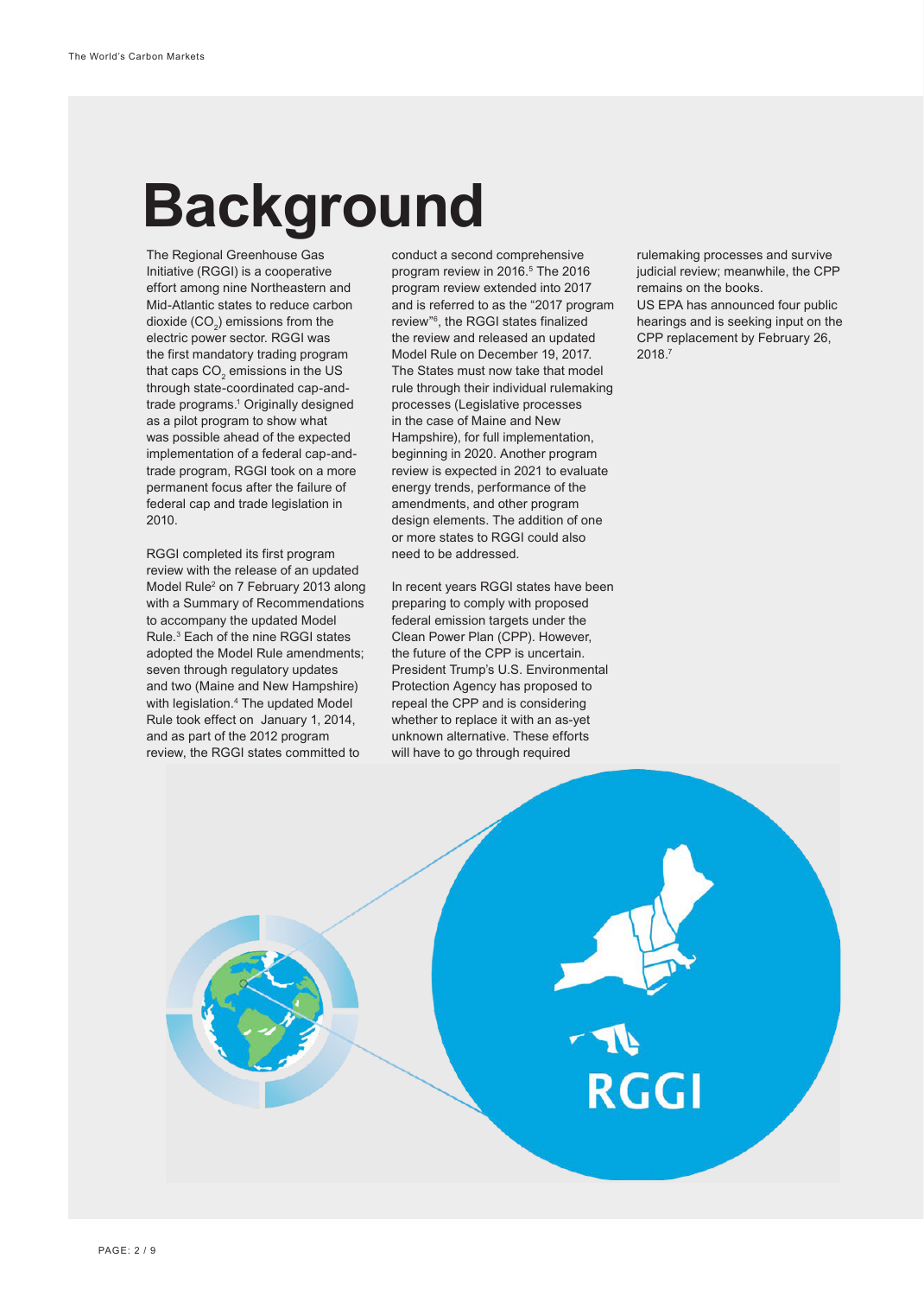# **Summary of Key Policy Features**

| Third Compliance Period (2015-17) and 2017 Model Rule Changes |                                                                                                                                                                                                                                                                                                                                                                                                                                                                                                                                                                                                                                                                                                                                                                                                                                                                                                                                                                                                                                                                    |
|---------------------------------------------------------------|--------------------------------------------------------------------------------------------------------------------------------------------------------------------------------------------------------------------------------------------------------------------------------------------------------------------------------------------------------------------------------------------------------------------------------------------------------------------------------------------------------------------------------------------------------------------------------------------------------------------------------------------------------------------------------------------------------------------------------------------------------------------------------------------------------------------------------------------------------------------------------------------------------------------------------------------------------------------------------------------------------------------------------------------------------------------|
| Long-term reduction<br>goal                                   | RGGI states committed to a regional target of more than 50% reduction in CO <sub>2</sub> emissions from the power sector by 2020<br>relative to 2005 levels                                                                                                                                                                                                                                                                                                                                                                                                                                                                                                                                                                                                                                                                                                                                                                                                                                                                                                        |
| Cap                                                           | RGGI 2017 adjusted cap is 62.4 million short tons.<br>(56.6 million tCO2), declining at a rate of 2.5% annual reduction factor through 2020, with a 2020 cap of approximately 78<br>million short tons.<br>RGGI 2021 adjusted cap is 75.15 million short tons.<br>(68.2 million tCO2), declining at a rate of 2.275% annual reduction factor through 2030.<br>RGGI states have committed to reviewing the cap, and other program elements, every three years.                                                                                                                                                                                                                                                                                                                                                                                                                                                                                                                                                                                                      |
| <b>Compliance Periods</b>                                     | Three-year control period. First control period was 2009-2011. Second control period was 2012-2014. The third period<br>was 2015-2017. The fourth and current control period is January 1, 2018 through December 31, 2020.                                                                                                                                                                                                                                                                                                                                                                                                                                                                                                                                                                                                                                                                                                                                                                                                                                         |
| <b>Gases Covered</b>                                          | CO <sub>2</sub>                                                                                                                                                                                                                                                                                                                                                                                                                                                                                                                                                                                                                                                                                                                                                                                                                                                                                                                                                                                                                                                    |
| <b>Sectors Covered</b>                                        | Fossil fuel electric generating units                                                                                                                                                                                                                                                                                                                                                                                                                                                                                                                                                                                                                                                                                                                                                                                                                                                                                                                                                                                                                              |
| <b>Number of Liable</b><br><b>Entities Covered</b>            | 164 (as of October 2016)                                                                                                                                                                                                                                                                                                                                                                                                                                                                                                                                                                                                                                                                                                                                                                                                                                                                                                                                                                                                                                           |
| <b>Point of Regulation</b>                                    | Downstream (at the installation level)                                                                                                                                                                                                                                                                                                                                                                                                                                                                                                                                                                                                                                                                                                                                                                                                                                                                                                                                                                                                                             |
| <b>Threshold</b>                                              | $\geq$ 25,000 Megawatts                                                                                                                                                                                                                                                                                                                                                                                                                                                                                                                                                                                                                                                                                                                                                                                                                                                                                                                                                                                                                                            |
| <b>Carbon price</b>                                           | USD \$3.80 (December 2017)                                                                                                                                                                                                                                                                                                                                                                                                                                                                                                                                                                                                                                                                                                                                                                                                                                                                                                                                                                                                                                         |
| <b>Allowances Allocation</b>                                  | Majority of CO2 allowances are issued by each RGGI state and distributed through quarterly, regional CO <sub>2</sub> allowance<br>auctions using a "single-round, sealed-bid uniform-price" format. Auctions are open to all parties with financial security,<br>with a maximum bid of 25% of auctioned allowances per quarterly auction                                                                                                                                                                                                                                                                                                                                                                                                                                                                                                                                                                                                                                                                                                                           |
| <b>Carbon Leakage</b><br><b>Provisions</b>                    | The RGGI Model rule doesn't contain any specific language addressing leakage                                                                                                                                                                                                                                                                                                                                                                                                                                                                                                                                                                                                                                                                                                                                                                                                                                                                                                                                                                                       |
| <b>Use of Revenues</b>                                        | State-specific, but major categories of programs include: energy efficiency, renewable energy, greenhouse gas<br>abatement, direct bill assistance                                                                                                                                                                                                                                                                                                                                                                                                                                                                                                                                                                                                                                                                                                                                                                                                                                                                                                                 |
| <b>Price/Market Control</b><br><b>Measures</b>                | Price Control Measure: The RGGI model rule sets a reserve price. The minimum reserve price in calendar year 2017 was<br>\$2.15. In 2018 it is \$2.20. As specified in participating state regulations, the minimum reserve price in calendar year 2014<br>was \$2.00. Each calendar year thereafter, the minimum reserve price is 1.025 multiplied by the minimum reserve price<br>from the previous calendar year, rounded to the nearest whole cent. The 2017 Model Rule retains this language.<br>Cost Containment Reserve (CCR) at \$10/tonne<br>Market Control Measure: Allowances must retire after the end of each 3-year compliance period*<br>*to secure additional emissions reductions at low prices, the 2016 program review includes an Emissions Containment<br>Reserve (ECR) which would permanently remove up to 10% of a state's portion of the annual cap, if prices fall below the<br>trigger price. ECR prices start at \$6 per ton in 2021 and rise by 7% per year through 2030. Maine and New Hampshire do<br>not intend to implement an ECR |
| <b>Offsets</b>                                                | Use of offsets is limited to 3.3% of a covered entity's compliance obligation for each control period. RGGI has its own<br>offset protocols and registry for projects based within RGGI jurisdictions, unless an MOU is signed with another state in<br>model rule. Awarded offset allowances remain fungible across the RGGI states.                                                                                                                                                                                                                                                                                                                                                                                                                                                                                                                                                                                                                                                                                                                              |
| <b>Linkages</b>                                               | The RGGI program is a linked program among the participating states. Each state has its own independent rules, based<br>off the model rule. The RGGI States have said they are open to considering linkage with new states.                                                                                                                                                                                                                                                                                                                                                                                                                                                                                                                                                                                                                                                                                                                                                                                                                                        |
| <b>Market Regulation and</b><br><b>Oversight</b>              | Each state has CO <sub>2</sub> Budget Trading Program based on their own statutory or regulated authority. RGGI also has an<br>independent market monitor, Virginia-based Potomac Economics                                                                                                                                                                                                                                                                                                                                                                                                                                                                                                                                                                                                                                                                                                                                                                                                                                                                        |
| <b>Complementary</b><br><b>Policies</b>                       | All complementary policies are state-specific. Examples include: New York's Clean Energy Standard, Rhode Island's new<br>renewable energy laws, Massachusetts's Comprehensive Energy Diversity Legislation, etc.                                                                                                                                                                                                                                                                                                                                                                                                                                                                                                                                                                                                                                                                                                                                                                                                                                                   |
| <b>Enforcement/Penalties</b>                                  | Penalties for non-compliance are set by each state. In the case of excess emissions, compliance allowances for three (3)<br>times the amount of excess emissions have to be surrendered in future periods                                                                                                                                                                                                                                                                                                                                                                                                                                                                                                                                                                                                                                                                                                                                                                                                                                                          |
| <b>Banking</b>                                                | Allowances can be banked for later use. Program includes interim adjustments to the RGGI cap (2014-2020) to account<br>for banked CO <sub>2</sub> allowances. The 2012 program review established two cap adjustments to account for privately held<br>allowances, a third bank adjustment is established in the 2017 revised model rule over a 5-year period (2021-2025) based<br>on the size of the bank at the end of 2020.                                                                                                                                                                                                                                                                                                                                                                                                                                                                                                                                                                                                                                     |
| <b>Monitoring and</b><br><b>Reporting</b>                     | Emissions data for emitters are recorded in the US EPA's Clean Air Markets Division database, in accordance with<br>state CO <sub>2</sub> Budget Trading Project regulations and US EPA regulations. Provisions are based on the US EPA monitoring<br>provisions.                                                                                                                                                                                                                                                                                                                                                                                                                                                                                                                                                                                                                                                                                                                                                                                                  |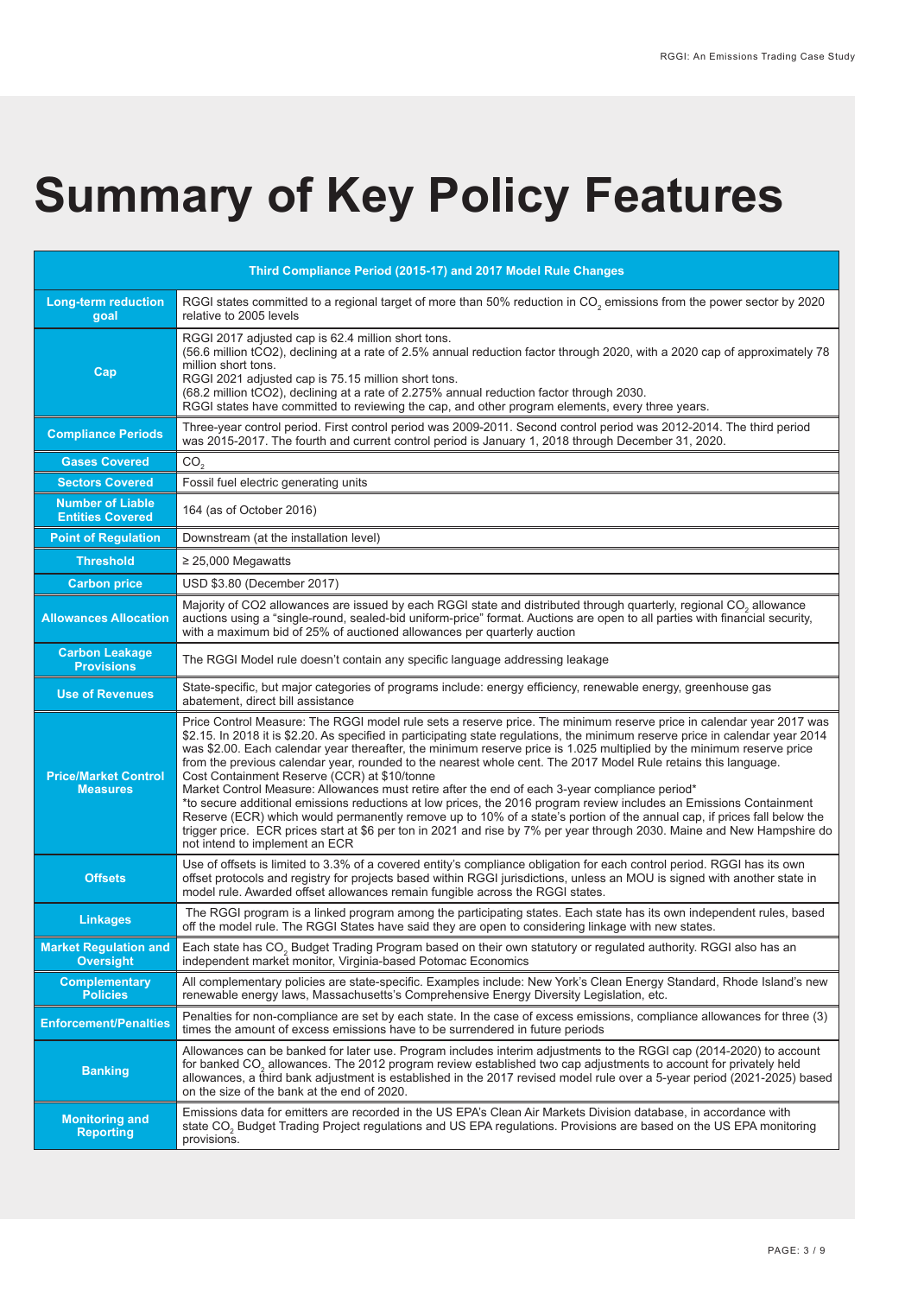# **Carbon Price Evolution**

Analyzing the evolution of the carbon price in the RGGI system, it is possible to see the impact of the updated 2012 Model Rule on the carbon price. With the change in legislation, and the subsequent 45% downward adjustment to the overall RGGI cap that came into effect in 2014, the allowance auction price continued to increase between March 2013 (\$2.80) and December 2015 (\$7.50). A lower revised cap went into effect in 2014, but the market began to adjust as early as December 2012 (from \$1.93) once a new agreement on a cap was announced.

The allowance price of \$7.50 was a product of a complex set of economic, political, and market factors. Prior to the 45% reduction in the cap, emissions in the RGGI region had fallen well below the cap because of

fuel switching (to natural gas), energy efficiency initiatives funded by RGGI and other complementary measures, economic downturn, and a series of warmer-than average winters. The reduction in the cap, combined with the closure of some nuclear plants, improved economic conditions and the release of the Obama administration's Clean Power Plan (CPP) proposal lead to steadily increasing prices.

As seen in Figure 1 below, the June 2016 auction had a clearing price of \$4.53; approximately 40% less than the previous December 2015 record. The reduction in price can, in part, be linked to market reaction to uncertainty around the announcement by the Trump administration to review the CPP in late 2016. In addition, there was continued growth in the unused bank of allowances as emissions

continued to fall and the 2017 program review took more than a year longer than originally expected, leading some traders to speculate if a deal would be reached. On August 23, 2017, RGGI participating states announced the proposed program changes from the 2016 program review: an overall cap reduction of 30% between 2020 and 2030, a higher trigger price and modified size of the cost containment reserve (CCR) mechanism (\$13 in 2021, increasing 7%/year), and the emissions containment reserve (ECR) flexibility mechanism (which Maine and New Hampshire will not implement).8 In 2018, each state will undergo their own regulatory or legislative process to approve the 2016 program review.

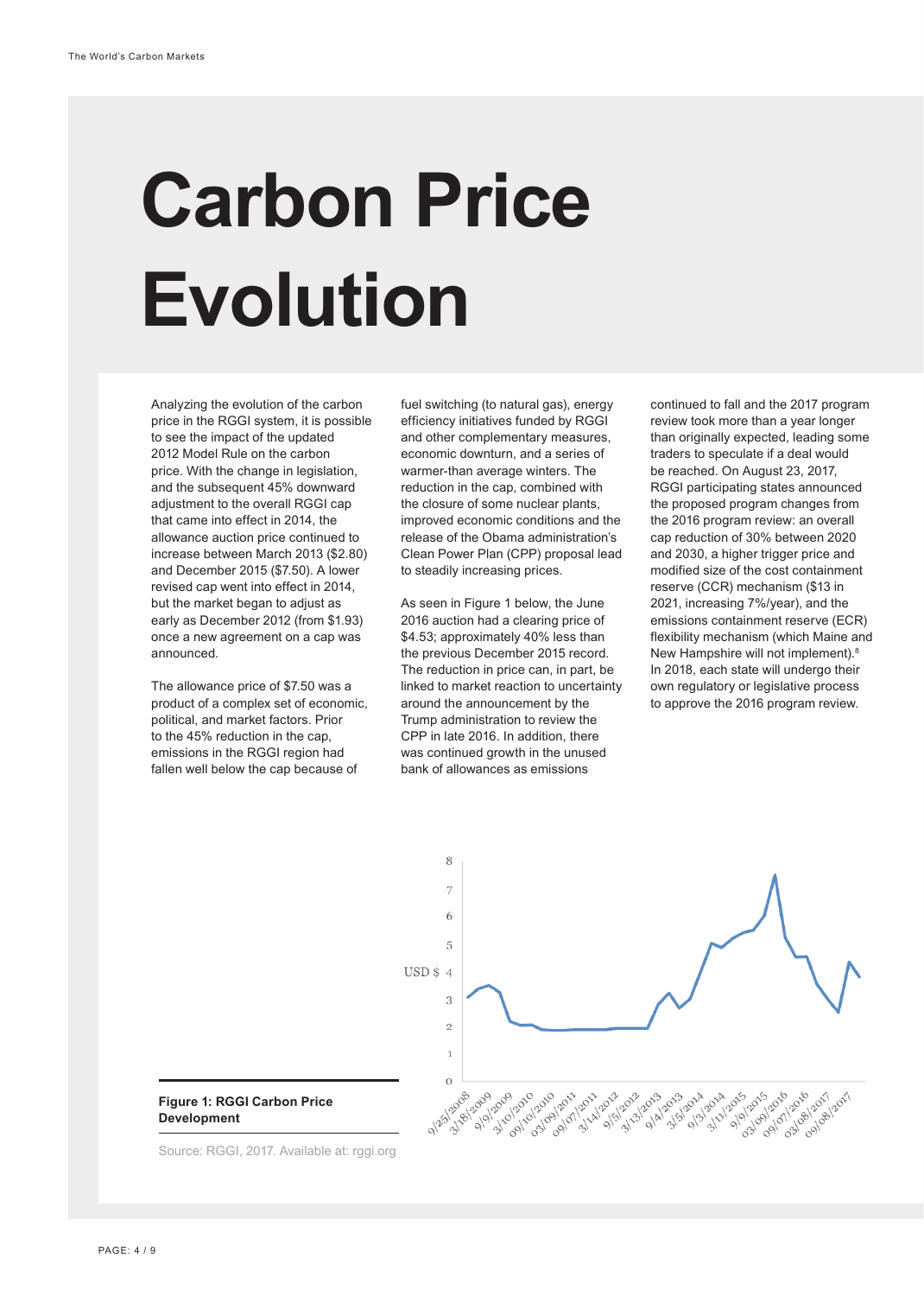# **Commentary on Program Performance**

RGGI has held emissions well below the cap established in its 2005 MOU. The New York State Energy Research and Development Authority (NYSERDA) calculated that emissions in the RGGI region declined 33%, from 184.4 million short tons (167.3 million tCO2) in 2005 to 123.7 million short tons (112.2 million tCO $_2$ ) in 2009. Between 2008 and 2009, emissions specifically from RGGI electric generation sources decreased by 18.4%.9 Through 2016, RGGI states have sold over 90% of their emissions allowances through auctions, generating a revenue of over \$2.7 billion to date. Collectively, the total CO $_{\tiny 2}$  emissions from RGGI are 7% of the U.S. CO $_2$  emissions and represent

16% of U.S. gross domestic product.<sup>10</sup>

Shortly after RGGI began, it became apparent that the program was "long" with CO $_{\tiny 2}$  allowances. The history of RGGI auctions reflects this surplus. At the first RGGI auction in September 2008, all 12.6 million allowances offered for sale were sold at a single clearing price of \$3.07 per allowance.<sup>11</sup> In contrast, at the December 2017 auction, 100% of the 14.37 million allowances offered for sale were purchased at the low price of \$2.15 per allowance.12

On 14 July 2015, the Analysis Group published a study on the economic impacts of RGGI's second compliance



#### **Figure 2: Net Economic Impacts for the Nine State RGGI Region (2015)**

Source: Analysis Group Report, 2015. Available at: analysisgroup.com

period, with a particular focus on the impact auction proceeds had on the states' economies. The authors found that: taken together, the net present value economic benefit of RGGI's auction proceeds have exceeded RGGI's overall cost. Figure 2, below, summarizes the economic impact of RGGI.

In addition, RGGI's second compliance period led to over 14,200 new "job years" and allowed the region to lower dollars sent outside the region in the form of payments for fuel by \$1.27 billion.<sup>13</sup>

A September 2017 study by the Arcadia Center<sup>14</sup> showed that the RGGI states had achieved emission reductions beyond the cap at the same time as their economies continued to grow. In 2016 RGGI states emitted 79,228,039 tons of CO2, falling 8.4% below the RGGI cap, and emissions have fallen 40% since RGGI launched. Average electricity prices across the region have decreased by 6.4% since RGGI took effect, whileelectricity prices in other states have increased by 6.2%.15

An independent study by Abt Associates estimated that RGGI generated \$5.7 billion in health savings and other benefits for Northeastern states as a direct result of healthier families and workers. The study showed 39,000-47,000 lost work days. Indeed, the health benefits from RGGI were shown to extend beyond the RGGI states to include Pennsylvania, Virginia, West Virginia, and the District of Columbia.16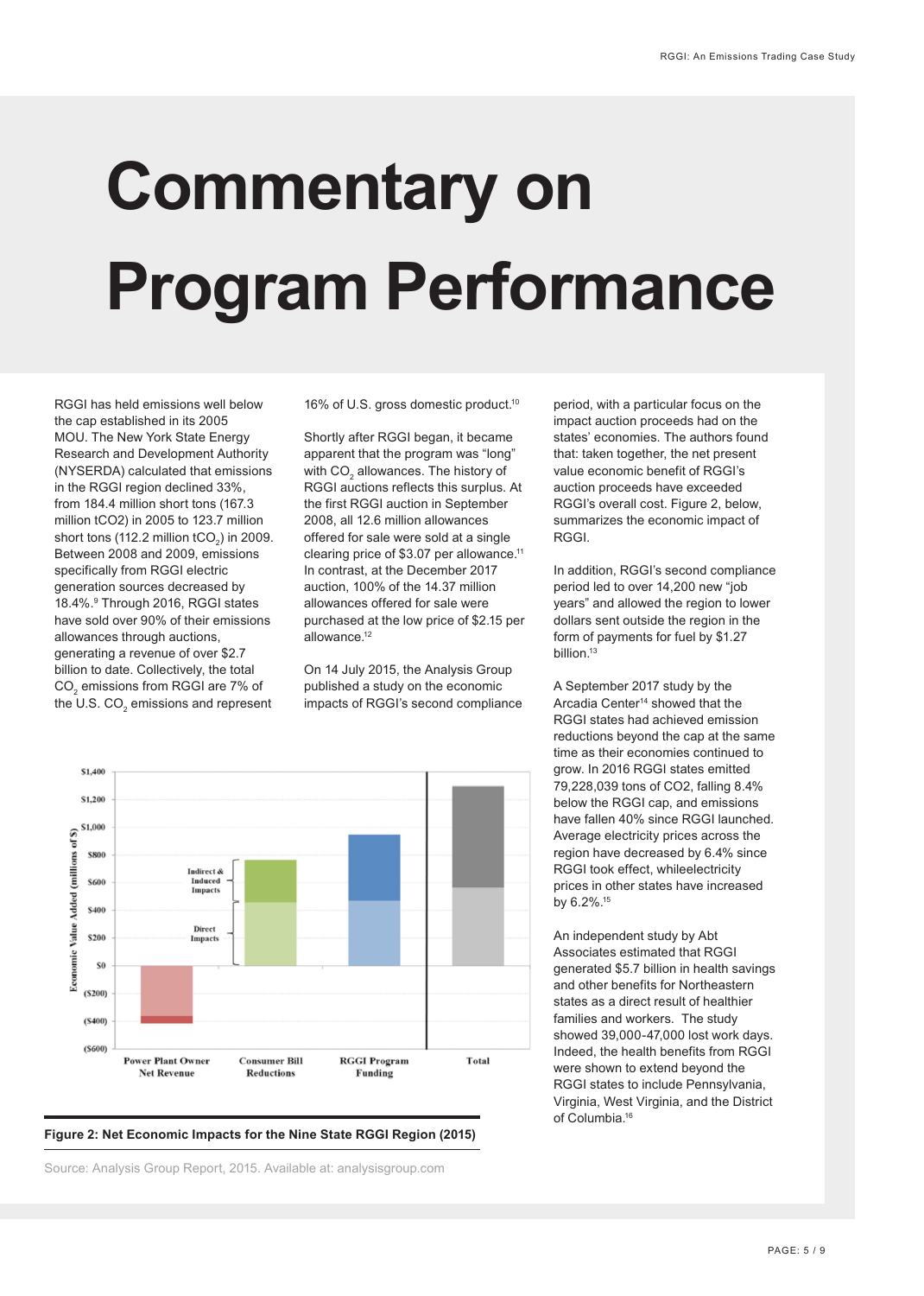# **What Distinguishes this Policy?**

# **UNIQUE ASPECTS**

### **1. Use of Auctions**

RGGI is one of the only cap-and-trade systems that **mainly uses auctions** to distribute allowances, rather than freely allocating allowances to covered entities.

#### **4. Auction and Reinvestment**

RGGI is the **first emissions trading system in the world** to auction the allowances and reinvest the majority of auction proceeds in energy efficiency and renewable energy initiatives.

#### **2. Utility Sector**

The RGGI program **only covers emissions in the utility sector**.

### **5. Reserve Price**

Since its inception, RGGI has had a built-in **Reserve Price**, enabling RGGI to continue to create economic, environmental and social benefits, even before the cap began adjusting downwards.

#### **3. Individual, State level**

RGGI is composed of **individual, statelevel CO<sub>2</sub> cap-and-trade programs** that allow trading of allowances amongst one another.

## **CURRENT CHALLENGES**

### **Point 1**

Participation in the RGGI program is necessarily non-binding. States have the **option to exit the program** (triggering a necessary adjustment to the overall cap). At the same time, RGGI offers flexibility so there exists an opportunity for more states to enter the program. RGGI provides an important model of how to work collectively but allow states to retain autonomy. This RGGI model will prove increasingly important in today's post-Paris, bottom-up climate action world.

## **Point 4**

RGGI states have largely committed to **continuing with the CPP implementation trajectory** regardless of what and when the US EPA or Congress imposes federal greenhouse gas requirements. Questions still exist as to exactly how far the adjustments in the 2016 program review will take RGGI states toward this goal.<sup>20</sup>

### **Point 2**

The **US states of Virginia and New Jersey** have expressed a desire to join/ re-join RGGI. Membership will require the RGGI states to develop a methodology for adjusting the cap and providing an allowance allocation to each new state. RGGI states have also indicated and openness to linkages with other emissions trading programs. However, in order to realize these future program-to-program linkages, many political and policy challenges exist (e.g., how a power sectoronly program might link with an economywide program).

## **Point 5**

To date, **only one offset project** has been developed under RGGI. In the future, if RGGI covered entities wish to use lowercost offset credits to remain in compliance, a lack of eligible supply could become a challenge.<sup>21</sup>

## **Point 3**

The RGGI system has pioneered policy solutions that allow participating states to **make cap adjustments** when emissions are significantly below cap levels because of unanticipated economic and technical conditions.17, 18 The **Emissions Containment Reserve** (ECR) is a first-of-its-kind new design feature that automatically adjusts the cap downwards. Should prices drop below \$6.00 in 2021 (rising 7% per year), participating states will be able to withhold up to 10% of their allocation from the auctions.<sup>19</sup>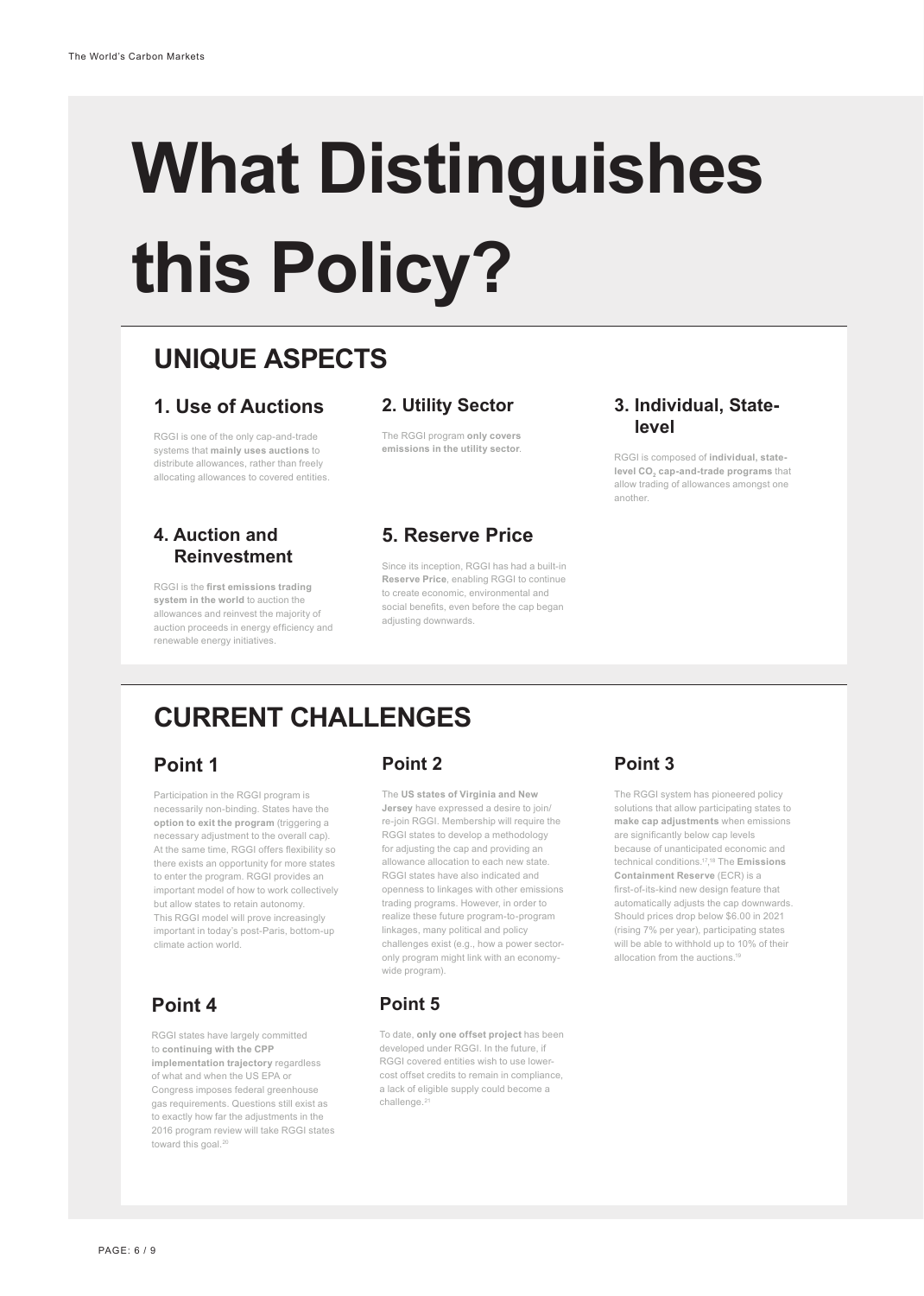# **Author Acknowledgements**

## **EDF**

**www.edf.org**

Co-authors: Katelyn Roedner Sutter Erica Morehouse

Reviewer: Britt Groosman

Contact EDF: Katelyn Roedner Sutter (kroedner@edf.org)

Environmental Defense Fund (EDF) 1107 9th Street, Suite 1070 Sacramento, CA 95814

# **IETA**

### **www.ieta.org**

Co-authors: Katie Sullivan Justin Johnson

Contact IETA: Katie Sullivan (sullivan@ieta.org)

IETA - Toronto Office 481 University Avenue, Suite 703 Toronto, ON Canada M5J 2M4



Finding the ways that work

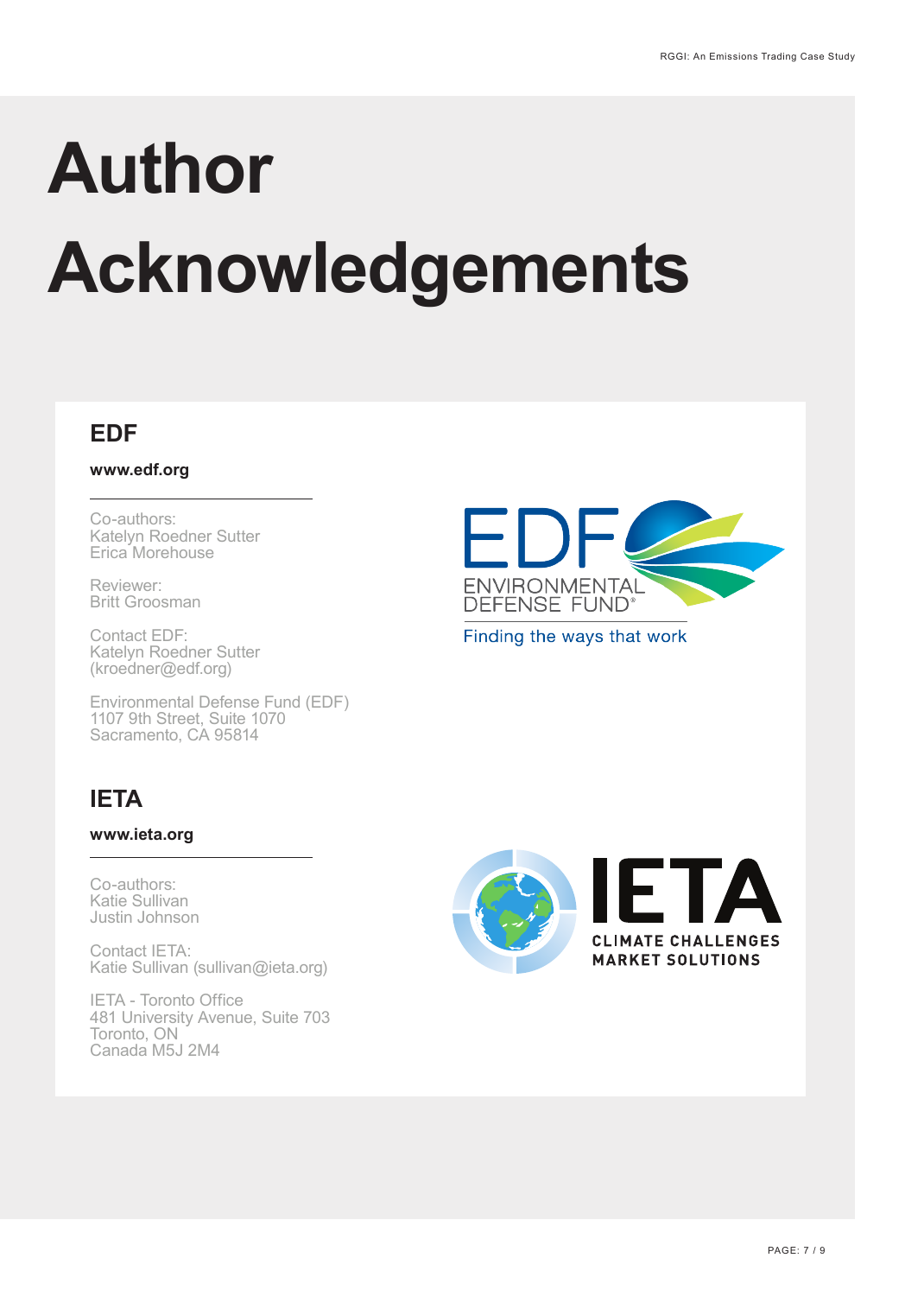# **References**

- 1 RGGI, 2005. Memorandum of Understanding. Available at: rggi.org
- 2 The Model Rule is a set of proposed regulations that form the basis for each RGGI State's CO2 Budget Trading Program. Since August of 2006, the Model Rule has been corrected and revised to maintain consistency between individual state rules. (RGGI Program Design, 2015. Available at: rggi.org
- 3 RGGI, 2013. Model Rule Part XX CO2 Budget Trading Program XX-1.1 Revised on December 23, 2013. Available at: rggi.org
- 4 Point Carbon, 2014. Available at: pointcarbon.com
- 5 Delaware Department of Natural Resource, 2013. 2012 Program review amendment, public workshop. Available at: dnrec.delaware.gov & RGGI,2012. RGGI 2012 program review: summary of recommendation to accompany Model Rule Amendments. Available at: rggi.org
- 6 RGGI, 2017. http://www.rggi.org/docs/ProgramReview/2017/12-19-17/Announcement\_ Completed\_Model\_Rule.pdf
- 7 https://www.epa.gov/stationary-sources-air-pollution/electricity-generating-units-repea ling-clean-power-plan
- 8 RGGI, 2017. Press Release. Aug 23, 2017. Available at rggi.org
- 9 New York State Energy Research and Development Authority, 2010. Draft for Stakeholder Comment: Relative Effects of Various Factors on RGGI Electricity Sector CO2 Emissions: 2009 compared to 2005. Available at: rggi.org
- 10 Congressional Research Service. The Regional Greenhouse Gas Initiative: Lessons Learned and Issues for Congress, 2017. Available at: fas.org
- 11 New York State Energy Research and Development Authority, 2010. Draft for Stakeholder Comment: Relative Effects of Various Factors on RGGI Electricity Sector CO2 Emissions: 2009 compared to 2005. Available at: rggi.org
- 12 RGGI, 2017, RGGI States Announce Preliminary Release of Auction. Available at: rggi. org
- 13 Analysis Group, the Economic Impacts of the Regional Greenhouse Gas Initiative on Nine Northeast and Mid-Atlantic States, 14 July 2015, Available at: www.analysisgroup. com
- 14 Outpacing the Nation: RGGI's environmental and economic success, Acadia Center, September 2017
- 15 Acadia Center, September 2017
- 16 Abt Associates study, Analysis of the Public Health Impacts of the Regional Greenhouse Gas Initiative, available at Abtassociates.com
- 17 Congressional Research Service, 2014. The Regional Greenhouse Gas Initiative: Lessons Learned and Issues for Policy Makers. p.16
- 18 Enerknol Research. RGGI Examines Tightening Emissions Cap to Comply with Clean Power Plan. Available at: enerknol.com
- 19 Summary of RGGI Model Rule Updates, available at www.rggi.org
- 20 Acadia Center, 2016. Regional Greenhouse Gas Initiative. Status Report. Part II: Achieving Climate Commitments. Available at acadiacenter.org
- 21 RGGI, 2017. Public: Offset Projects. Available at rggi.org